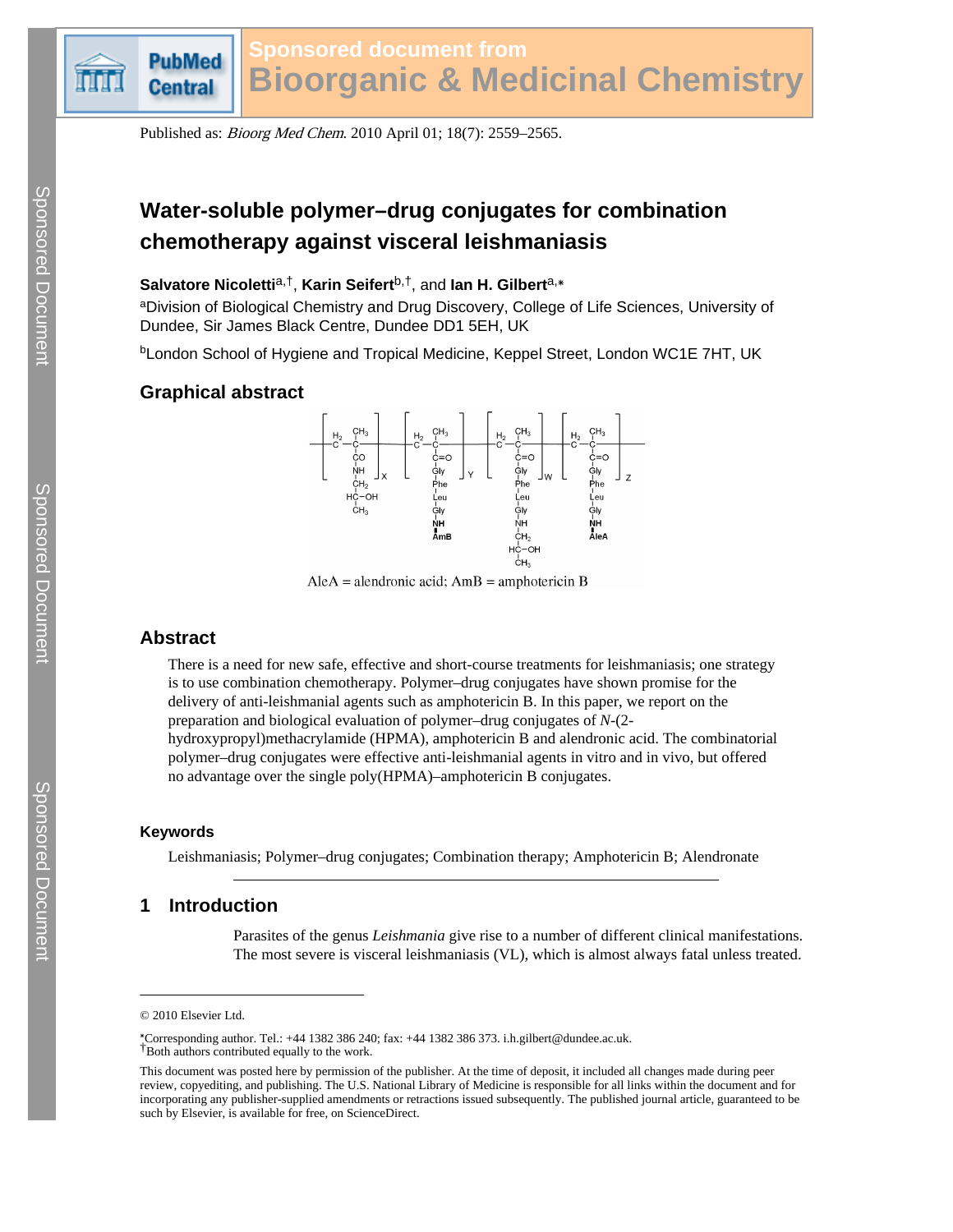Estimated numbers of new VL cases are 500,000 per annum, with approximately 50,000 deaths each year, although VL is often not recognised or reported. Other forms of the disease, cutaneous leishmaniasis (CL), mucocutaneous leishmaniasis (MCL) and post-kalaazar dermal leishmaniasis (PKDL) are also major problems in many parts of the world.

Drugs remain the most important tool for both treatment and control of disease. Current drugs against VL include pentavalent antimonials (sodium stibogluconate (Pentostam®) and meglumine antimoniate), the polyene antibiotic amphotericin B (amphotericin B deoxycholate, Fungizone®) and its liposomal formulation (AmBisome®). Recent advances in anti-leishmanial chemotherapy include the approval of the first oral drug miltefosine (Impavido®) and the re-discovery of paromomycin (aminosidine). Paromomycin is the latest drug to be registered for use in India against VL. Limitations of current drugs include significant toxicity, high cost and long treatment courses. Drug resistance to some antileishmanial drugs has developed in certain parts of the world with one important focus in the state of Bihar in India.

The advent of new drugs has led to a renewed interest in anti-leishmanial combination chemotherapy as a real possibility. This strategy is practiced in the treatment of TB, HIV infections and malaria. Potential advantages of a combination chemotherapy approach against VL include decreased toxicity as a result of lower drug doses and/or shorter treatment courses, better patient compliance, lower cost and possibly a reduced likelihood of resistance development.

One of the issues in developing drugs against leishmaniasis is delivery of compounds to the parasite which is found within a parasitophorous vacuole (PV) within macrophages. A possible solution is to use polymer–drug conjugates to deliver compounds to the parasite. Polymer conjugates for lysosomotropic delivery are taken into cells by endocytosis and then trafficked through endosomes to lysosomes. The PV has many similarities to late endosomes/lysosomes and multiple vacuole trafficking pathways can intersect with *Leishmania* PV; therefore it is likely that the polymer–drug conjugates can also be trafficked to this compartment. Polymer–drug conjugates have been extensively investigated as potential therapeutics (nanomedicines) in the anti-cancer field. There are a number of different polymers available including synthetic and natural polymers and biodegradable and non-biodegradable polymers. *N*-(2-Hydroxypropyl)methacrylamide (HPMA) copolymer has previously shown promise in the delivery of an anti-leishmanial 8-aminoquinoline. We have recently reported the anti-leishmanial activity of poly(HPMA)–amphotericin B conjugates both in vitro and in vivo.

In a new development, Vicent et al. have reported the design of polymer–drug conjugates for combination therapy in cancer. Therefore, we decided to investigate combinations of poly(HPMA)–AmB with another drug attached to the polymer that has anti-leishmanial activity. Requirements for attachment to the polymer include a compound with an amine for linking to the polymer. We decided to investigate bisphosphonates. Bisphosphonates have been shown to have anti-leishmanial activity. Furthermore, some bisphosphonates are registered for the treatment of osteoporosis, indicating their potential pharmaceutical acceptability. We selected alendronate, as this has a suitable amine function for attachment to the polymer. Alendronate is a potential candidate for delivery as a polymer conjugate as it has poor oral bioavailability, and poor membrane permeability, both of which could potentially be overcome by this strategy. Here, we report on the synthesis and biological evaluation of the first examples of combinatorial poly(HPMA)–drug conjugates as potential therapeutics for VL.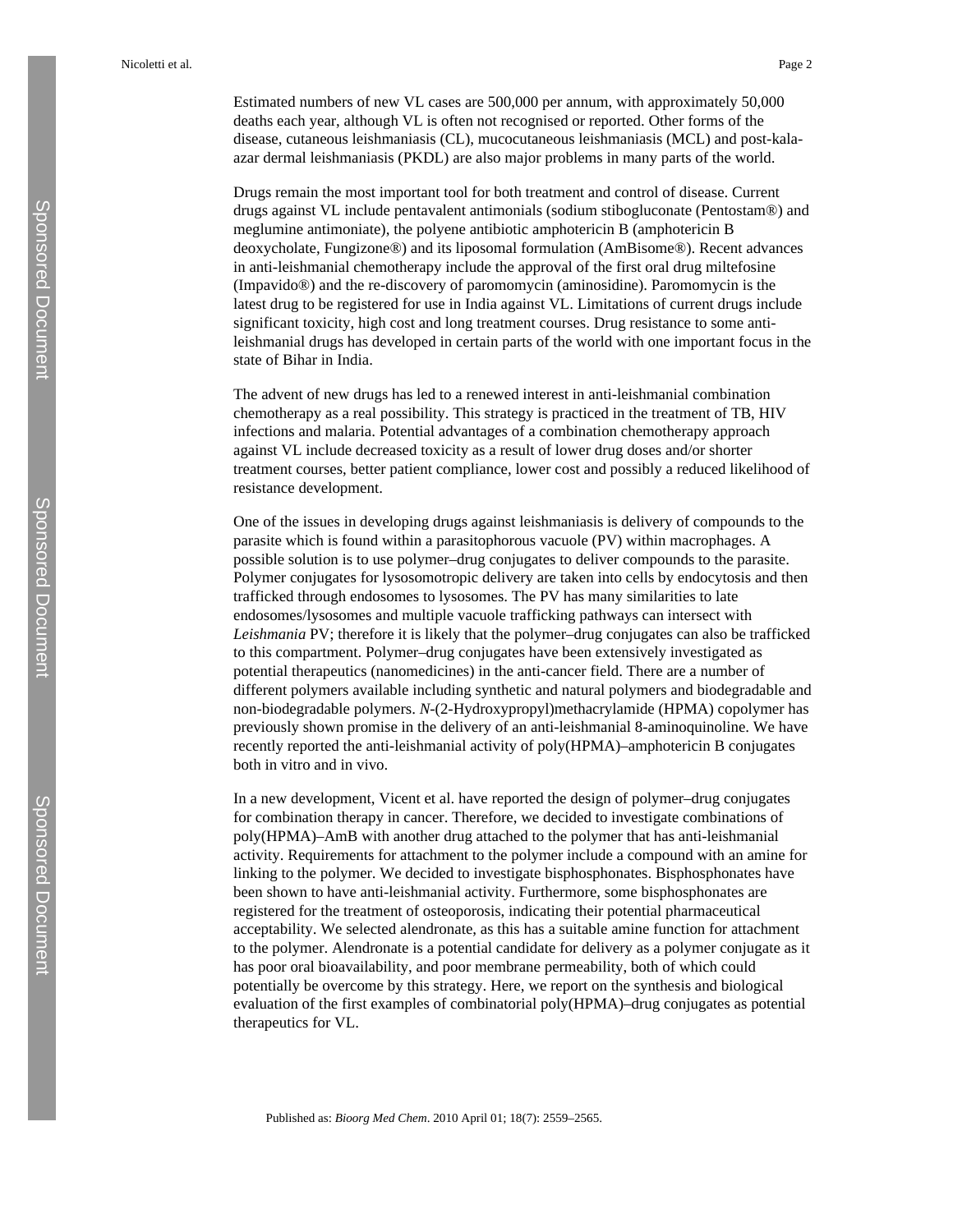## **2 Results**

# **2.1 Synthesis, characterisation and purification of poly(HPMA)–GFLG–AleA and poly(HPMA)–GFLG–AleA–AmB**

A library of poly(HPMA)–GFLG copolymer conjugates was prepared containing alendronic acid (AleA) with or without amphotericin B (AmB) (Table 1). The starting point was commercially available HPMA copolymer containing 9.03 mol % of GlyPheLeuGly (GFLG) side chains, ending with *para*-nitrophenol via ester bond. GlyPheLeuGly was chosen as a linker from the polymer to the drug, as it is known to be cleaved by cathepsin B that is found in the PV; hence compounds should be released in the PV. Copolymer conjugates containing AleA were prepared by displacement of the *para-*nitrophenol by the amino function of AleA in the presence of DBU (Fig. 1). Normally we use DMSO as solvent and triethylamine as base for this coupling. However in this case, the alendronic acid was insoluble in DMSO/triethylamine, but soluble in DMSO/DBU. Unreacted GFLG-*p*-ONp groups were then quenched using 1-amino-2-propanol (AP), to prevent cross-coupling, further reactions and to give a well-defined product. Copolymer conjugates containing AleA and AmB were synthesised in three steps. Firstly, AmB was introduced by reaction of the GFLG-*p*-ONp derivative polymer with the amino group of the drug. Next, the AleA was introduced. Finally, unreacted GFLG-*p*-ONP groups were removed by reaction with 1 amino-2-propanol (Fig. 1). Qualitative and quantitative determination of alendronic acid were performed, respectively, by <sup>31</sup>P NMR and elemental analysis. The chemical shift in the  ${}^{31}P$  NMR was typical for alendronate.

## **2.2 In vitro efficacy of poly(HPMA)–GFLG–AmB–AleA and corresponding single-drug conjugates against intracellular** *Leishmania donovani* **in peritoneal mouse macrophages (PEM)**

Poly(HPMA)–GFLG–AmB–AleA conjugates were tested for their anti-leishmanial activity against the intracellular amastigote stage in macrophages. Experiments aimed to compare their activity to corresponding single-drug conjugates. For this purpose poly(HPMA)– GFLG–AmB and combinatorial drug conjugates carrying similar weight percentages of amphotericin B were compared. Unbound amphotericin B was included for comparison and Fungizone® used to validate the experiment. Copolymers without drugs attached were also evaluated for control purposes.

In agreement with our previous report the poly(HPMA)–GFLG–AmB conjugates gave high anti-leishmanial activity, with  $EC_{50}$  values below 1  $\mu$ g/ml and of the same order of magnitude as free amphotericin B and Fungizone® (Table 2, Fig. 2). Thus CIR1668 (9.6% amphotericin B) and CIR1783 (16.9% amphotericin B) showed potent activity. However on its own, poly(HPMA)–GFLG–AleA (CIR1790, 7.9% alendronic acid) showed no significant anti-leishmanial activity. Comparison of CIR1791 (5.5% AleA and 8.2% AmB) with CIR1668 (0% AleA and 9.6% AmB) showed the effect of adding alendronic acid to approximately 8–9% amphotericin B loading; essentially the copolymers were equally active. A similar effect can be seen by comparing CIR1792 (3.9% AleA and 13.4% AmB) and CIR1793 (1.8% AleA and 19.6% AmB) with CIR1783 (0% AleA and 16.9% AmB). These copolymers have relatively high levels of amphotericin B (13–17%) and varying levels of alendronic acid, but showed similar levels of anti-leishmanial activity. Finally comparing CIR1790 (7.9% AleA and 0% AmB) with CIR1791 (5.5% AleA and 8.2% AmB) showed the additive effect of amphotericin B to a loading of 5.5–7.9% alendronic acid; the copolymers went from essentially inactive to a very good level of anti-leishmanial activity.

Hence, no advantage of the combinatorial poly(HPMA)–GFLG–AmB–AleA conjugates was observed as compared to single-drug poly(HPMA)–GFLG–AmB conjugates. Furthermore,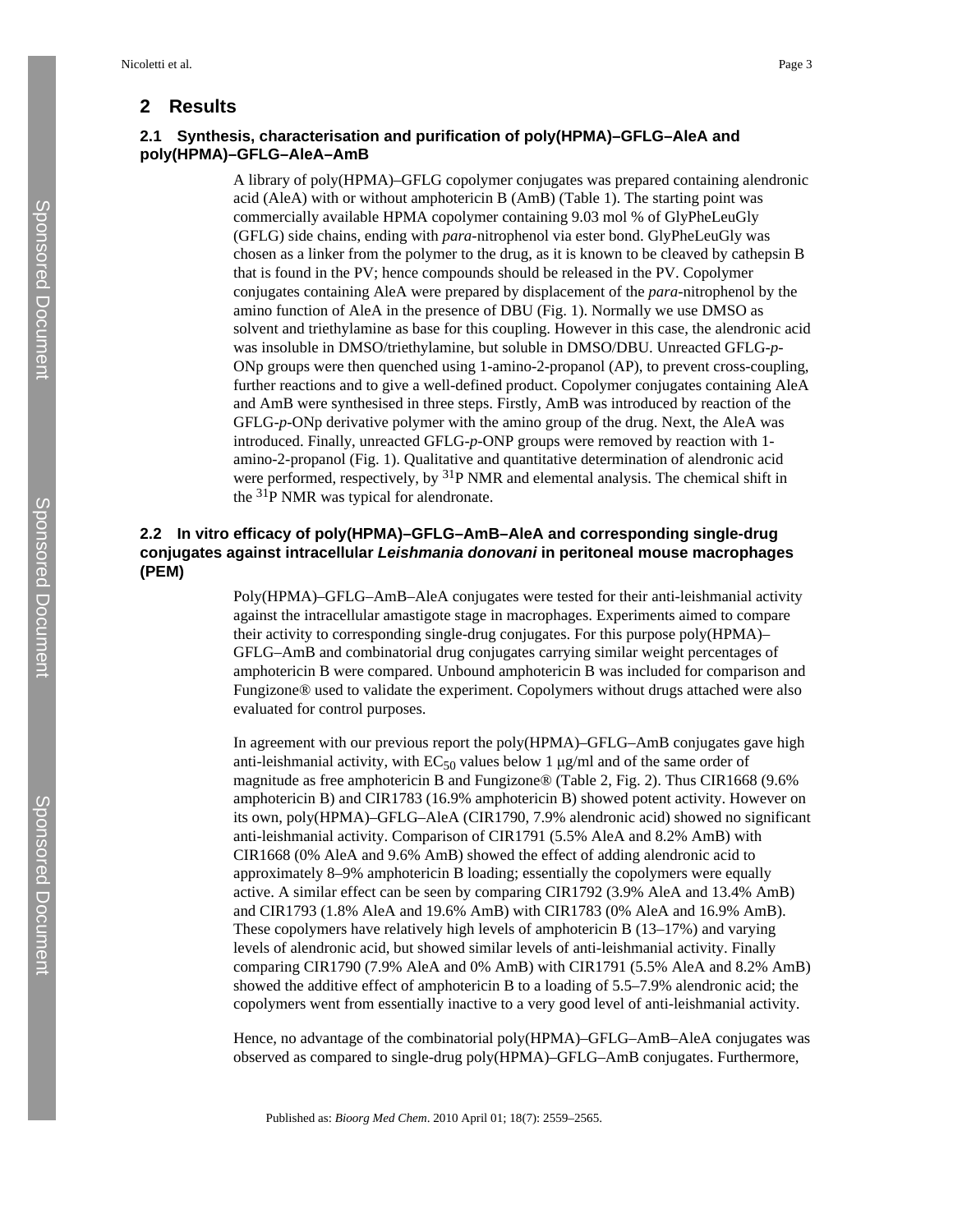there was no significant activity for the poly(HPMA)–GFLG–AleA conjugate within the concentration range tested (Fig. 2).

## **2.3 In vivo efficacy of poly(HPMA)–GFLG–AmB–AleA and poly(HPMA)–GFLG–AmB conjugates against** *L. donovani* **in the BALB/c mouse model**

The in vivo activity of poly(HPMA)–GFLG–AmB–AleA conjugates was evaluated in the BALB/c mouse model at a single dose level of conjugate at 1 mg/kg amphotericin B equivalent  $\times$  3 and compared to single-drug conjugates that had shown in vitro activity. The experiment was validated with AmBisome®.

Again we observed high anti-leishmanial activity of both single-drug and combinatorial conjugates, but no advantage of adding alendronic acid was seen (Table 3). In vivo activity of drug conjugates with similar amphotericin B loadings was in the same range for singledrug and combinatorial drug conjugates. CIR1668 (9.6 wt % amphotericin B) and CIR1791 (8.2 wt % amphotericin B, 5.5 wt % alendronic acid) inhibited hepatic parasite burden by 36% and 44%. CIR1783 (16.9 wt % amphotericin B) was the most active conjugate with an inhibition of 77.5%. In comparison CIR1792 (13.4 wt % amphotericin B, 3.9 wt % AleA) and CIR 1793 (19.6 wt % amphotericin B, 1.8 wt % AleA) displayed inhibitions of 54% and 68%. AmBisome® remained the most active formulation and gave an inhibition of 99.5% of hepatic burden. No overt signs of toxicity were recorded in any of the treatment groups and the percentage weight change in treated groups was <1%.

# **3 Discussion**

Combination chemotherapy is becoming an attractive strategy for tackling leishmaniasis. In earlier studies combinations of sodium stibogluconate with paromomycin were found to be safe and effective in early trials conducted in India and East Africa. A combination regime of sodium stibogluconate and paromomycin has been employed in Sudan by MSF. A recent trial of 2-drug chemotherapy, single dose AmBisome® followed by a short course of miltefosine, has shown promising results for this sequential tandem approach against Indian VL. Additionally various short course multidrug regimes are expected to form part of the visceral leishmaniasis elimination programme.

A single formulation of a fixed dose of two drugs has been described as part of an ideal profile for anti-malarial drug combinations and recently a hybrid compound derived from mefloquine and artesunate has been reported to be more active than a combination of both single drugs against the malaria parasite. However, in the case of leishmaniasis, the routes of administration are different for most of the currently approved drugs (po for miltefosine, iv for Fungizone® and AmBisome®, im for sodium stibogluconate and im for paromomycin) and pentavalent antimony has ceased to be a treatment option in India in the state of Bihar due to high resistance levels. This means fixed-dose combination regimes with ease of administration and using a single route of administration, are problematic in most Leishmania endemic regions, including the region carrying most of the VL burden. Therefore, a delivery system that would guarantee concurrent administration of two or more drugs coupled with the advantage of timely equal delivery at the site of infection, notably *Leishmania* containing macrophages and at a subcellular level the parasitophorous vacuole, does appear attractive.

In this paper, we describe the use of water-soluble polymer–2-drug conjugates for simultaneous delivery of multiple agents. This approach has been successfully undertaken experimentally in the anti-cancer field, where Vicent et al. simultaneously delivered a cytotoxic agent (doxorubicin) and endocrine therapy (aminoglutethimide). In their study, the drugs showed a synergistic effect when combined on the same polymer, which was not

Published as: *Bioorg Med Chem*. 2010 April 01; 18(7): 2559–2565.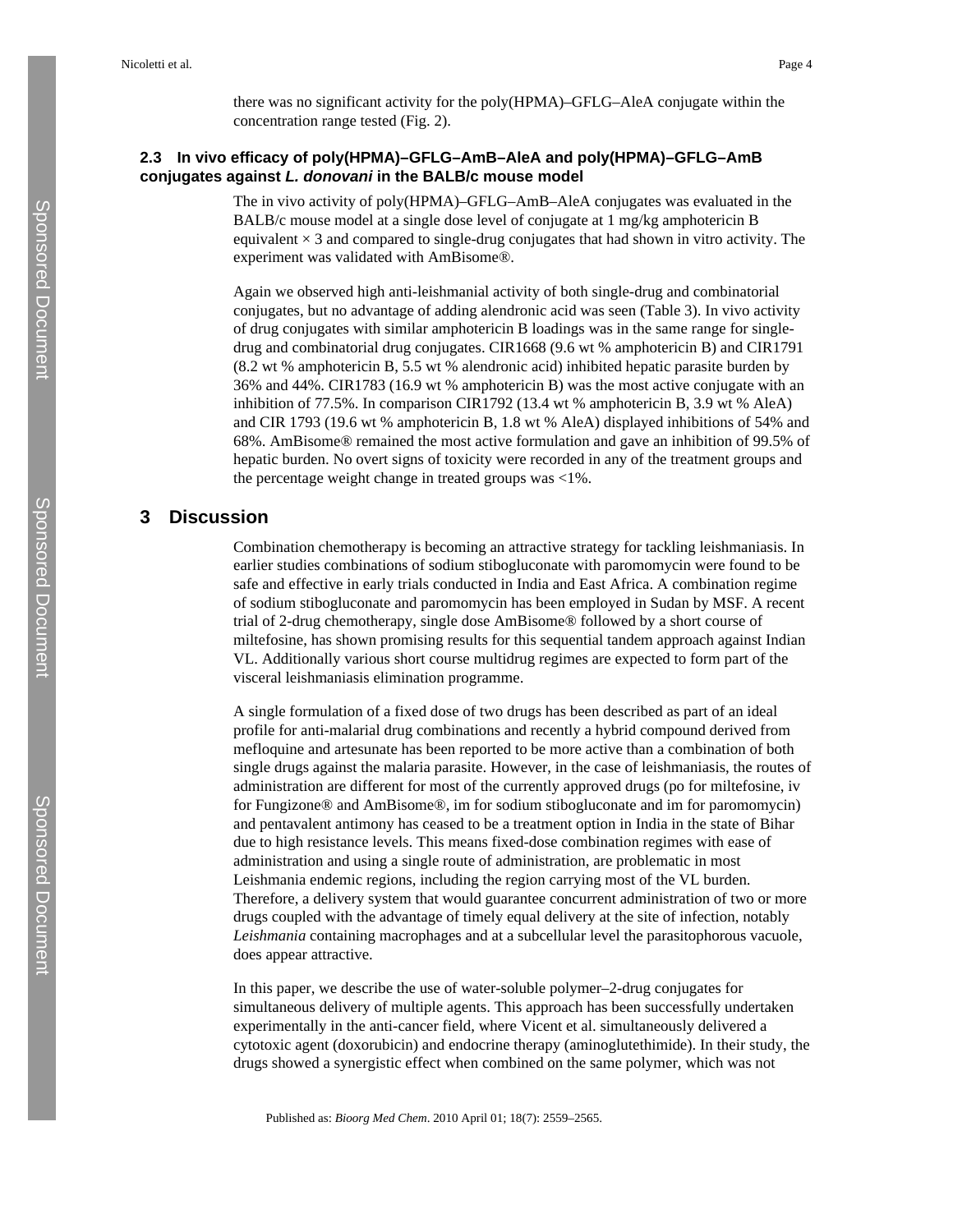evident when mixtures of polymer conjugates with each agent individually on the polymer backbone were used. Interestingly, the combination appeared to have different release kinetics compared to the individual agents when coupled separately to polymer.

We attached amphotericin B and alendronic acid to the HPMA backbone, obtaining soluble conjugates. The polyene antibiotic amphotericin B complexes with 24-substituted sterols, such as ergosterol in cell membranes, causing channel formation which alters ion balance and results in cell death. Alendronic acid is a nitrogen-containing bisphosphonate (NBp). NBps have been demonstrated to inhibit isoprenoid biosynthesis at the farnesyl pyrophosphate synthase (FPPS) level of the mevalonate pathway. NBps, notably alendronate, pamidronate and risedronate, have shown in vitro activity of varying order of magnitude against intracellular *L. donovani* amastigotes and other parasitic protozoa. In this case, alendronate was reported to have an  $EC_{50}$  of 83  $\mu$ M against intracellular amastigotes. In vivo activity has been demonstrated for pamidronate against experimental CL caused by *L. amazonensis*, as well as for pamidronate and risedronate against *L. donovani* in the BALB/c mouse model. NBps are charged molecules with poor oral bioavailability, and once in the body, bisphosphonates are taken up by the skeleton. Attachment of these compounds to a polymer backbone might result in more favourable cell targeting for *Leishmania*, although a report has indicated that polymer bound alendronate may still be targeted to the bone. Unfortunately, no activity was seen with the poly(HPMA)–GFLG–AleA copolymer in vitro. It may be that the alendronic acid is not released from the polymer, or that it is not delivered to infected macrophages in sufficient concentration to have an effect.

Although we were able to confirm our previous report of high anti-leishmanial in vitro and in vivo activity of poly(HPMA)–GFLG–AmB conjugates, combinatorial poly(HPMA)– GFLG–AmB–AleA conjugates did not show advantage over the single drug poly(HPMA)– GFLG–AmB polymer conjugates. The failure to observe any increase in drug activity by administration of the two pendant drugs could be due to the nature of alendronic acid and its low potency against *Leishmania*. Indeed free bisphosphonates do not show high intrinsic anti-leishmanial activity apart from risedronate. However the use of risedronate was not possible in this study due to chemistry constraints. Alendronic acid appeared to have a low therapeutic index in vitro with variability between experiments (personal observation) and the alendronic acid containing conjugate without amphotericin B did not show inherent antileishmanial activity. Low potency of pendant drugs is an acknowledged factor in the failure of drug delivery systems. Additionally we do not know at present if drug release from the polymer backbone is necessary for activity, neither how and if amphotericin B and alendronic acid are released. Further experiments would reveal if the drugs are released in the environment of the parasitophorous vacuole. Incubation with cathepsin B or tritosomes to look for drug release have been reported for investigating drug release from polymer– drug conjugates.

It still has to be noted that single-drug and combinatorial drug conjugates retained high antileishmanial activity and the present alendronic acid loading did not appear to have a negative effect on anti-leishmanial drug activity. No apparent signs of toxicity were recorded for either single drug or combinatorial drug conjugates.

## **4 Conclusions**

As far as we are aware, this is the first report on anti-leishmanial drug combinations based on a macromolecular drug delivery system for anti-leishmanial chemotherapy. Further investigations into copolymers carrying two pendant drugs as a novel approach for antileishmanial combination chemotherapy will be useful. By choosing drugs with a higher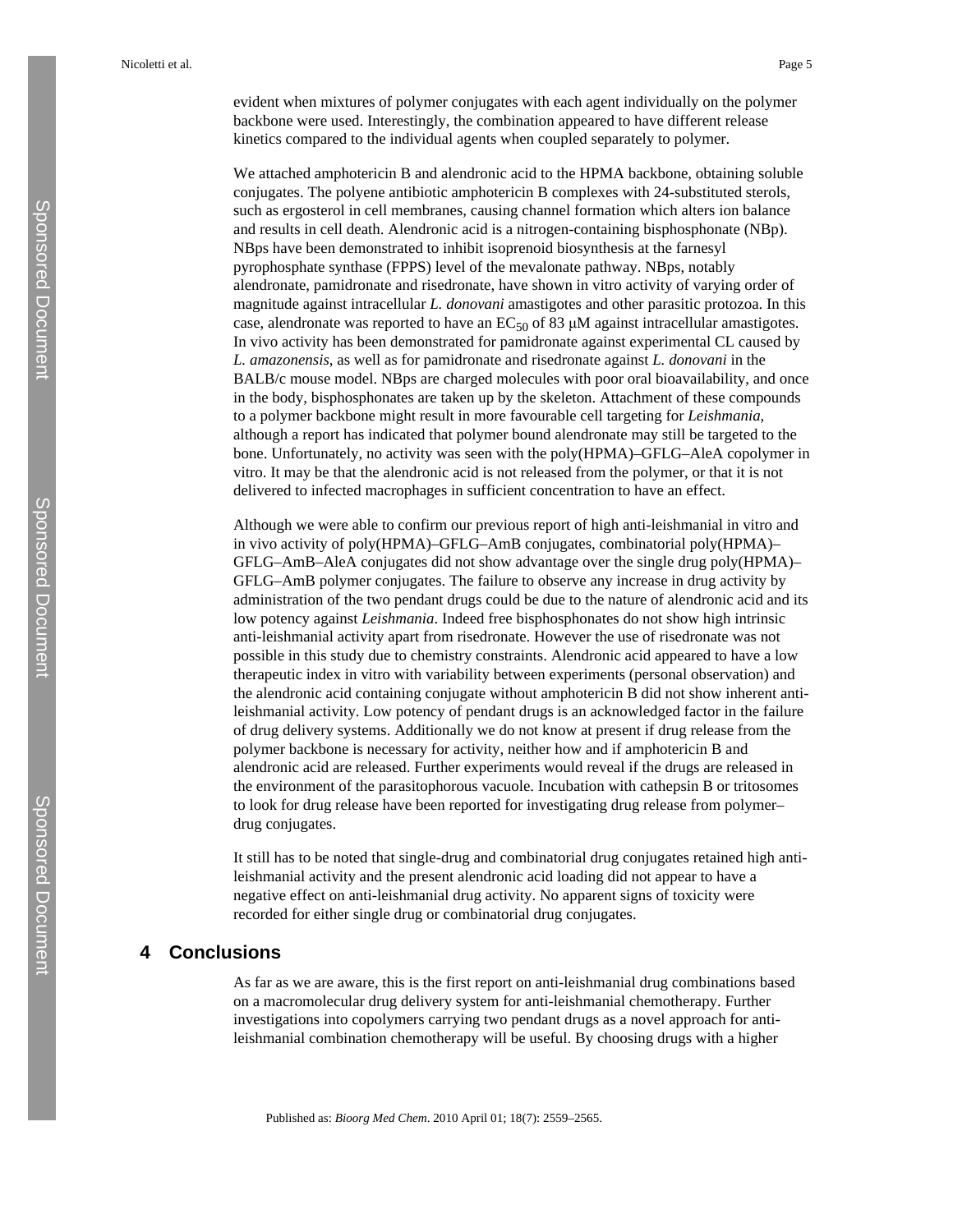inherent anti-leishmanial activity an effective combinatorial drug delivery system might be obtained. The high efficacy of poly(HPMA)–GFLG–AmB conjugates was confirmed.

# **5 Experimental**

#### **5.1 Materials, instruments and methods**

HPMA copolymer with a weight average molecular weight (Mw) of 37,427 g/mol and a polydispersity (Mw/Mw) of 1.58, containing 9.03 mol % GlyPheLeuGly linker activated as the *para-*nitrophenol ester (ONp) (poly(HPMA)–GFLG–ONp) was purchased from Polymer Laboratories Ltd, Church Stretton, UK. Triethylamine was distilled from potassium hydroxide and stored under nitrogen. Amphotericin B with a content of amphotericin A less than 5% was purchased from A.G. Scientific, Inc. San Diego CA. Alendronic acid was purchased from AK Scientific, Inc. Mountain View CA. Other reagents and solvents were purchased from Aldrich and Fluka. All the reactions were carried out at room temperature under argon atmosphere unless specified.

Normal phase thin layer chromatography (TLC) was performed using pre-coated sheets of Silica 60F<sub>254</sub>, using methanol as mobile phase ( $R_f$  of amphotericin B = 0.31;  $R_f$  of 4nitrophenol and of the polymer = 0.9). Sephadex<sup>™</sup> LH20 and dialysis membrane (Molecular Weight Cut Off of 2000, regenerated cellulose tubing Spectra/Por® 6) were purchased from Fisher Scientific.

<sup>1</sup>H NMR spectra were recorded on a Bruker Avance DPX 500 spectrometer. All the signals are described as broad (br). UV–vis spectra were recorded on a Beckman DU 640 spectrophotometer. Solid phase extraction (SPE) high performance liquid chromatography (HPLC) analyses were performed using a Dionex Ultimate 3000 HPLC instrument, using a μBondapack C<sub>18</sub> 10 μm 125 Å, 300 mm × 4.6 mm I.D. column (Waters). SPE was carried out using Bond Elut® C18 cartridges of 3 ml capacity containing 100 mg of stationary phase (Varian). Microwave experiments were performed in a Biotage Initiator Reactor (Biotage, UK). Elemental analyses were performed by MEDAC Ltd (UK).

#### **5.2 Synthesis of polymer–drug conjugates**

Syntheses of poly(HPMA)–GFLG–AmB (CIR1668) has been reported recently and that of HMPA–GFLG–AmB (CIR1783) was carried out using our previously reported methodology.

### **5.3 Synthesis of poly(HPMA)–GFLG–alendronic acid conjugate (CIR1790)**

To a stirred solution of poly(HPMA)–GFLG–ONp (9.03 mol %) (424.2 mg, 0.22 mmol ONp) in dry DMSO (10.0 ml) was added 896 μl (0.031 mmol) of a solution of alendronic acid (107.0 mg, 0.43 mmol, dissolved in 12.0 ml of DMSO and 323.0 μl of DBU, 2.16 mmol, heated in the microwave reactor at 200 °C for 10 s). The resulting mixture was stirred overnight, quenched with 90 μl of 1-amino-2-propanol (1.17 mmol), diluted with water, afterwards it was dialysed and freeze dried. White foam, 310 mg. Yield based on polymer weight, 73.1%. <sup>1</sup>H NMR (500 MHz, CD<sub>3</sub>OD);  $\delta$  1.02–4.53 [br, H of HPMA, glycine, leucine, phenylalanine and 1-amino-2-propanol, and alendronic acid]; *δ* 7.15 and 7.4 [br, Ph, of phenylalanine]. <sup>31</sup>P NMR (121 MHz, CD<sub>3</sub>OD);  $\delta$  19.8 [P of PO<sub>3</sub>H<sub>2</sub> in alendronate)].

### **5.4 Synthesis of poly(HPMA)–GFLG–alendronic acid–AmB conjugates (example described for CIR 1792)**

A solution of amphotericin B (72.79 mg dissolved in 1.7 ml of dry DMSO, 0.076 mmol) and triethylamine (11.0 μl, 0.078 mmol) were added to a stirred solution of poly(HPMA)–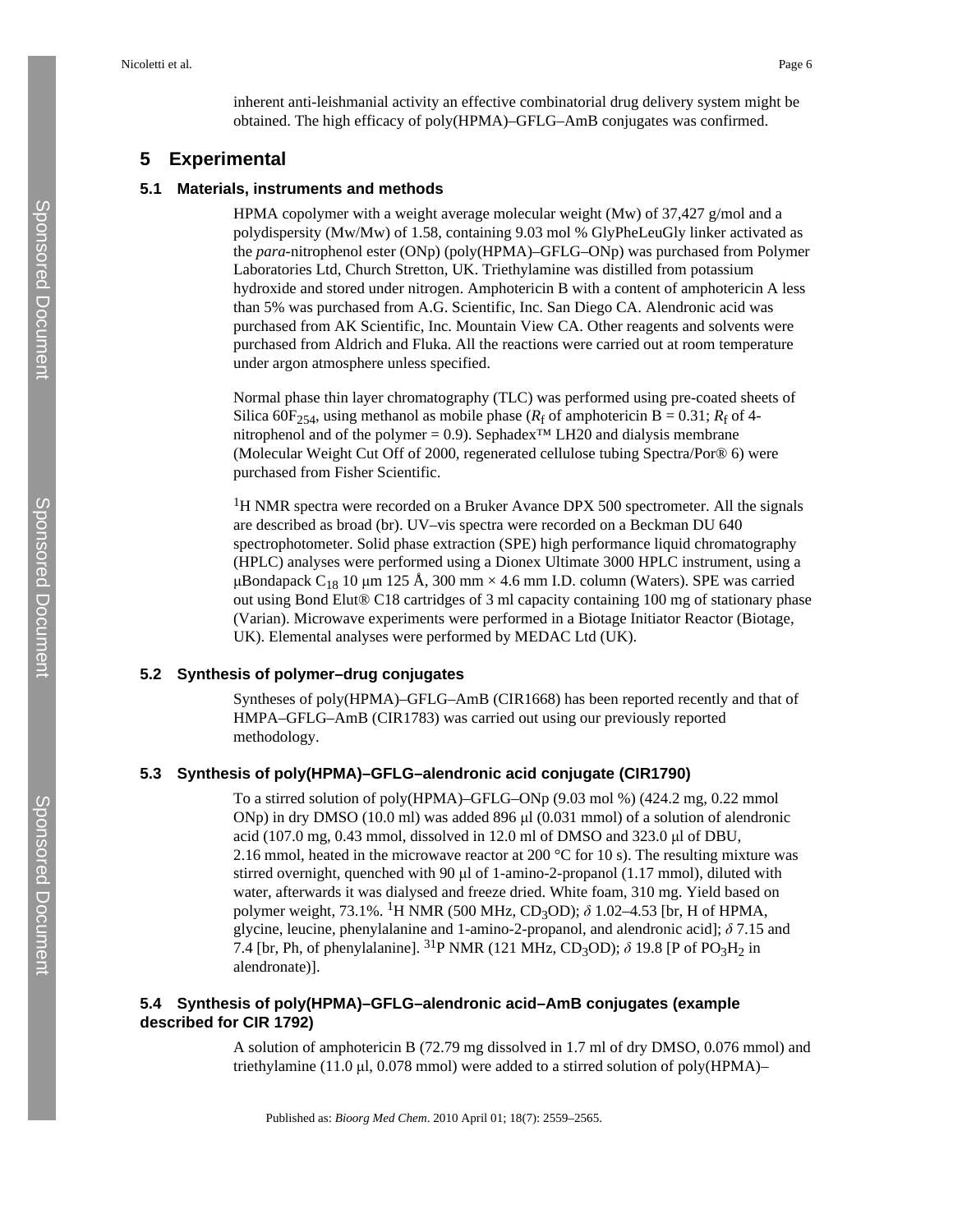GFLG–ONp (9.03 mol % ONp) (302.45 mg, 0.15 mmol ONp) in dry DMSO (3.0 ml) with monitoring by normal phase TLC. After two hours more triethylamine was added (11.0 μl, 0.078 mmol). The obtained solution was stirred for one hour more and a solution of alendronic acid was added to it (20.07 mg, 0.078 mmol, dissolved in 2.0 ml of DMSO and 60 μl of DBU, 0.39 mmol, heated in the microwave reactor at 200 °C for 10 s). The resulting solution was stirred for 16 h and quenched with 1-amino-2-propanol (60  $\mu$ l, 0.78 mmol). The obtained reaction mixture was poured in diethyl ether, the suspension was centrifuged and the supernatant was removed. The pellet (a brown *rubbery* polymer) was dissolved in a minimum amount of methanol and purified by gel filtration using LH20 as stationary phase and methanol as eluent. All the fractions were monitored by UV–vis at 407 nm. The fractions related to the first peak (polymer conjugate) were collected, the solvent was removed and the yellow residue was dissolved in water and freeze dried. The product was a yellow foam 210.0 mg (yield based on polymer weight, 69.5%); <sup>1</sup>H NMR (500 MHz, CD<sub>3</sub>OD);  $\delta$  1.01–5.92 [br, H of HPMA, glycine, leucine, phenylalanine, amphotericin B and alendronic acid]; *δ* 6.39 [br, H of double bonds in amphotericin B]; *δ* 7.39 and 7.58 [br, H of Ph in phenylalanine]. <sup>31</sup>P NMR (121 MHz, CD<sub>3</sub>OD);  $\delta$  19.7 [P of PO<sub>3</sub>H<sub>2</sub> in alendronate)].

CIR1791 and CIR1793 were made using the same protocol, but with different quantities of reagents.

#### **5.5 Analytical methods**

The total amphotericin B content in polymer–drug conjugates was determined using UV–vis spectroscopy and the levels of free unbound, residual amphotericin B in polymer–drug conjugates by SPE-HPLC as previously reported. The total levels of alendronic acid in polymer–drug conjugates was determined by elemental analysis of phosphorus levels.

#### **5.6 In vitro anti-leishmanial activity testing**

*L. donovani* strain MHOM/ET/67/L82 was maintained in Syrian hamsters (*Mesocricetus auratus*) and amastigotes harvested from the spleen of an infected animal.

Peritoneal exudate macrophages (PEMs) were harvested from CD1 mice (Charles River Ltd, Margate, UK) by lavage with cold RPMI 1640 medium (Sigma) 24 h after injecting 2 ml of 2% soluble starch (Sigma) into the peritoneal cavity. Macrophages were plated in Lab-tek 16-well chamber slides (Nunc, USA) at a density of  $5 \times 10^4$  cells/well and left to adhere O/ N at 37 °C in a 5% CO<sub>2</sub>–95% humidified air mixture. Adherent PEMs were infected with *L*. *donovani* amastigotes at a ratio of five amastigotes to one macrophage. After O/N incubation at 37 °C in 5%  $CO<sub>2</sub>$  in humidified air non-phagocytosed amastigotes were removed and 200 μl of threefold serially diluted drug and polymer solutions added to the respective wells. Stock solutions of free amphotericin B, poly(HPMA)–GFLG–AmB conjugates and poly(HPMA)–GFLG–AmB–AleA conjugates were prepared in 100% DMSO (dimethyl sulfoxide, Sigma) at 1 mg/ml amphotericin B equivalent. Fungizone® was reconstituted according to manufacturer's protocol to obtain a 5 mg/ml stock of amphotericin B. All subsequent dilutions were prepared in RPMI 1640 medium plus 10% hi-FCS. Six concentrations were tested, ranging from 1 to 0.004 μg/ml amphotericin B equivalent. Each drug concentration was tested in quadruplicate. Maximum DMSO concentration in the assays was 0.1%, which had no effect on macrophage parasite clearance.

Infected cultures were incubated for 72 h at 37 °C in a 5%  $CO<sub>2</sub>$ –95% humidified air mixture. At experimental endpoint slides were fixed with 100% methanol and stained with 10% Giemsa in water. Percentage inhibitions caused by drug and conjugate activity were determined from the percentage of infected macrophages in relation to a non-treated control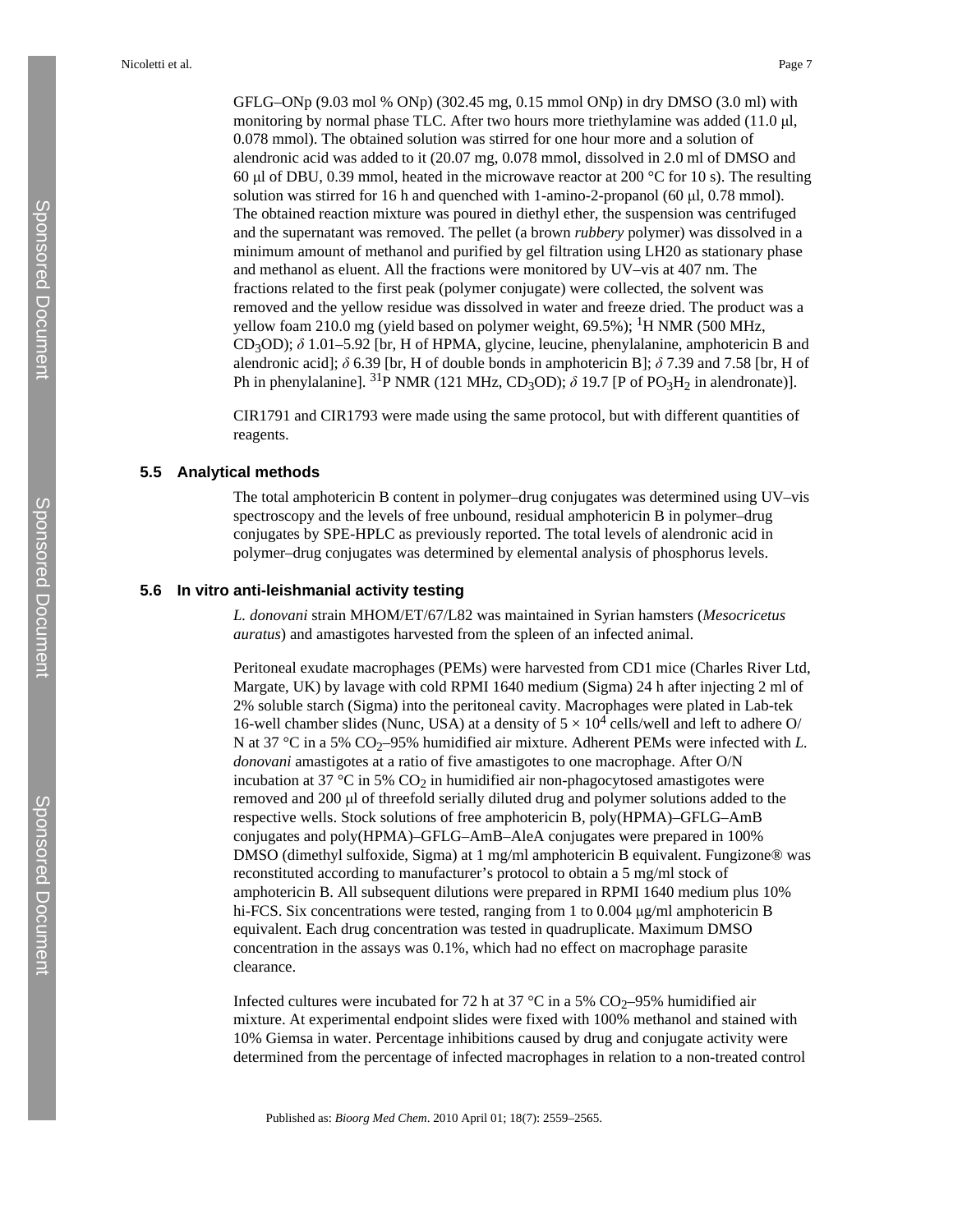upon microscopically counting of 100 macrophages per well. Data were fitted using the nonlinear sigmoidal curve-fitting Levenburg Marquardt algorithm and  $EC_{50}/EC_{90}$  values estimated using Microsoft *xl*fit (ID Business Solution, Guildford, UK). Two independent experiments were performed.

#### **5.7 In vivo anti-leishmanial activity testing**

All animal experiments were conducted under licence in accordance with UK Home Office regulations. Female Balb/c mice were infected by injection of  $2 \times 10^7$  amastigotes in 0.2 ml RPMI medium without serum into the tail vein and randomly sorted into groups of five. Solutions of poly(HPMA)–drug conjugates were prepared in PBS (phosphate buffered saline, Sigma). AmBisome® (Gilead Scienes) was reconstituted according to manufacturer's protocol to yield a stock solution of 4 mg/ml amphotericin B. Subsequent dilutions of AmBisome® were prepared in 5% dextrose. Groups of five mice were dosed intravenously (iv) at an amphotericin B equivalent of 1 mg/kg on days 7, 9 and 11 post-infection with a bolus injection of 0.2 ml using 25 gauge needles. AmBisome® was included at the same dose of 1 mg/kg amphotericin B equivalent. On day 14 post-infection mice were killed and impression smears of livers taken after weighing the organs. Group weights were recorded before and after treatment. Smears were fixed in 100% methanol, stained in 10% Giemsa in water and the number of amastigotes per 500 host cell nuclei counted. The number of Leishman–Donovan units (LDU) was calculated using the formula: LDU = number of parasites per host cell nucleus  $\times$  organ weight in mg. Deviations from the number of host cell nuclei given above were taken into account and corrected for by changing the reference base.

Reduction in parasite burden achieved in a particular animal was calculated relative to the mean LDU  $(n = 5)$  of the control group and expressed as percentage inhibition.

## **References and notes**

- 1. Chappuis F. Sundar S. Hailu A. Ghalib H. Rijal S. Peeling R.W. Alvar J. Boelaert M. Nat. Rev. Microbiol.. 2007; 5:873. [PubMed: 17938629]
- 2. Alvar J. Croft S. Olliaro P. Adv. Parasitol.. 2006; 61:223. [PubMed: 16735166]
- 3. Croft S.L. Sundar S. Fairlamb A.H. Clin. Microbiol. Rev.. 2006; 19:111. [PubMed: 16418526]
- 4. Sundar S. Rai M. Chakravarty J. Agarwal D. Agrawal N. Vaillant M. Olliaro P. Murray H.W. Clin. Infect. Dis.. 2008; 47:1000. [PubMed: 18781879]
- 5. Seifert K. Croft S.L. Antimicrob. Agents Chemother.. 2006; 50:73. [PubMed: 16377670]
- 6. Duncan R. Nat. Rev. Drug Disc.. 2003; 2:347.
- 7. Burchmore R.J.S. Barrett M.P. Int. J. Parasitol.. 2001; 31:1311. [PubMed: 11566299]
- 8. Duncan R. Nat. Rev. Cancer. 2006; 6:688. [PubMed: 16900224]
- 9. Nan A. Croft S.L. Yardley V. Ghandehari H. J. Controlled Release. 2004; 94:115.
- 10. Nan A. Dhammika N.P. Walker L.A. Yardley V. Croft S.L. Ghandehari H. J. Controlled Release. 2001; 77:233.
- 11. Nicoletti S. Seifert K. Gilbert I.H. Int. J. Antimicrob. Agents. 2009; 33:441. [PubMed: 19097763]
- 12. Vicent M.J. Greco F. Nicholson R.I. Paul A. Griffiths P.C. Duncan R. Angew. Chem., Int. Ed.. 2005; 44:4061.
- 13. Martin M.B. Grimley J.S. Lewis J.C. Heath H.T. III, Bailey B.N. Kendrick H. Yardley V. Caldera A. Lira R. Urbina J.A. Moreno S.N. Docampo R. Croft S.L. Oldfield E. J. Med. Chem.. 2001; 44:909. [PubMed: 11300872]
- 14. Ward L.M. Denker A.E. Porras A. Shugarts S. Kline W. Travers R. Mao C. Rauch F. Maes A. Larson P. Deutsch P. Glorieux F.H. J. Clin. Endocrinol. Metab.. 2005; 90:4051. [PubMed: 15827104]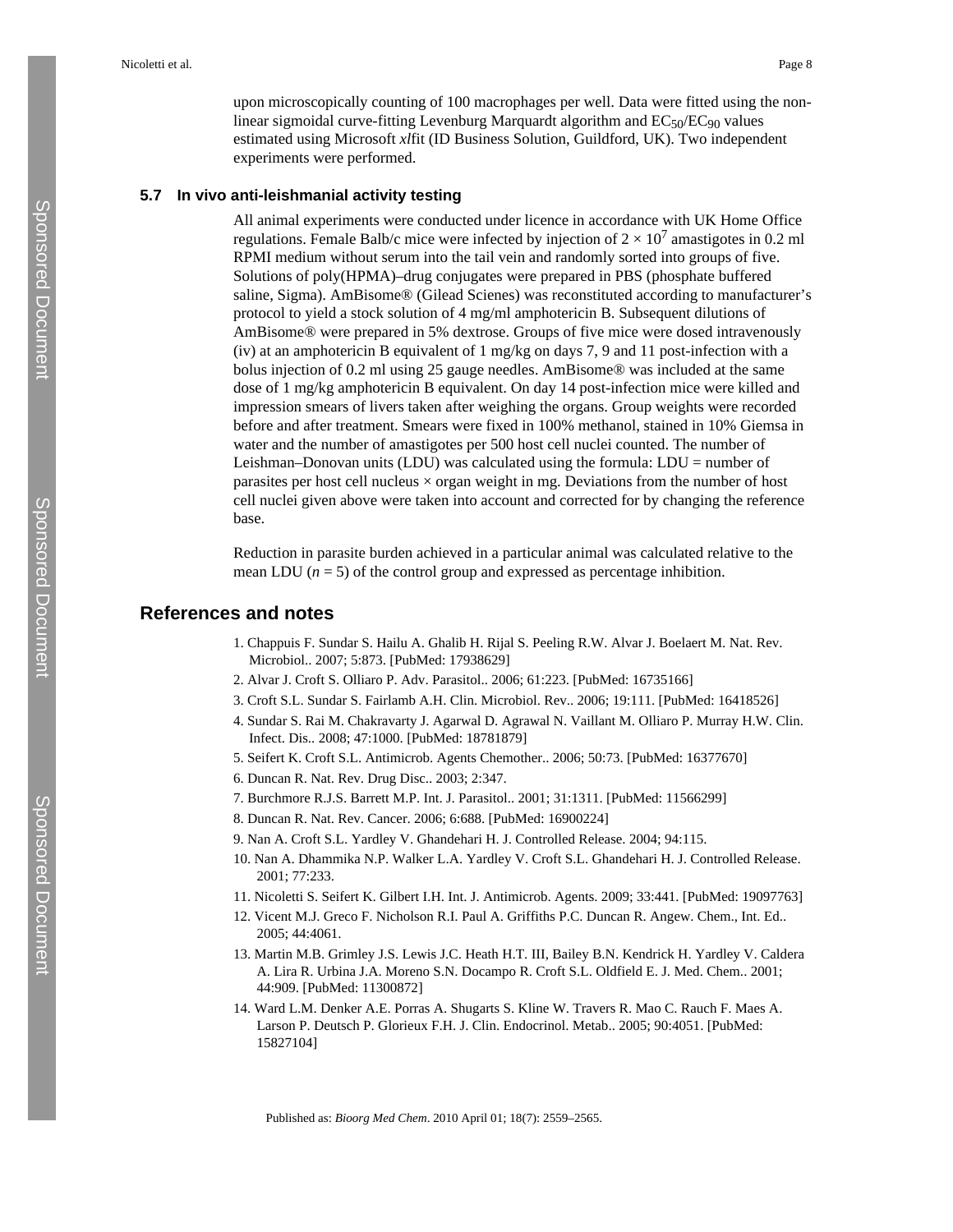Nicoletti et al. Page 9

- 15. Kieczykowski G.R. Jobson R.B. Melillo D.G. Reinhold D.F. Grenda V.J. Shinkai I. J. Org. Chem.. 1995; 60:8310.
- 16. Chunge C.N. Owate J. Pamba H.O. Donno L. Trans. R. Soc. Trop. Med. Hyg.. 1990; 84:221. [PubMed: 2167522]
- 17. Seaman J. Pryce D. Sondorp H.E. Moody A. Bryceson A.D. Davidson R.N. J. Infect. Dis.. 1993; 168:715. [PubMed: 8394861]
- 18. Thakur C.P. Kanyok T.P. Pandey A.K. Sinha G.P. Messick C. Olliaro P. Trans. R. Soc. Trop. Med. Hyg.. 2000; 94:432. [PubMed: 11127251]
- 19. Melaku Y. Collin S.M. Keus K. Gatluak F. Ritmeijer K. Davidson R.N. Am. J. Trop. Med. Hyg.. 2007; 77:89. [PubMed: 17620635]
- 20. Sundar S. Mondal D. Rijal S. Bhattacharya S. Ghalib H. Kroeger A. Boelaert M. Desjeux P. Richter-Airijoki H. Harms G. Trop. Med. Int. Health. 2008; 13:2. [PubMed: 18290995]
- 21. Kremsner P.G. Krishna S. Lancet. 2004; 364:285. [PubMed: 15262108]
- 22. de Pilla Varotti F. Botelho A.C. Andrade A.A. de Paula R.C. Fagundes E.M. Valverde A. Mayer L.M. Mendonca J.S. de Souza M.V. Boechat N. Krettli A.U. Antimicrob. Agents Chemother.. 2008
- 23. Sundar S. More D.K. Singh M.K. Singh V.P. Sharma S. Makharia A. Kumar P.C. Murray H.W. Clin. Infect. Dis.. 2000; 31:1104. [PubMed: 11049798]
- 24. Brajtburg J. Bolard J. Clin. Microbiol. Rev.. 1996; 9:512. [PubMed: 8894350]
- 25. van Beek E. Pieterman E. Cohen L. Lowik C. Papapoulos S. Biochem. Biophys. Res. Commun.. 1999; 264:108. [PubMed: 10527849]
- 26. Rodriguez N. Bailey B.N. Martin M.B. Oldfield E. Urbina J.A. Docampo R. J. Infect. Dis.. 2002; 186:138. [PubMed: 12089677]
- 27. Yardley V. Khan A.A. Martin M.B. Slifer T.R. Araujo F.G. Moreno S.N. Docampo R. Croft S.L. Oldfield E. Antimicrob. Agents Chemother.. 2002; 46:929. [PubMed: 11850291]
- 28. Cremers S. van Hogezand R. Banffer D. Hartigh J. Vermeij P. Papapoulos S.E. Hamdy N.A.T. Osteoporos. Int.. 2005; 16:1727. [PubMed: 15959617]
- 29. Papapoulos S.E. Best Pract. Res. Clin. Endocrinol. Metab.. 2008; 22:831. [PubMed: 19028359]
- 30. Wang D. Miller S. Sima M. Kopeckova P. Kopecek J. Bioconjugate Chem.. 2003; 14:853.
- 31. Miller K. Erez R. Segal E. Shabat D. Satchi-Fainaro R. Angew. Chem., Int. Ed.. 2009; 48:2949.
- 32. Vicent M.J. Greco F. Nicholson R.I. Paul A. Griffiths P.C. Duncan R. Angew. Chem., Int. Ed.. 2005; 44:4061.
- 33. Bradley D.J. Kirkley J. Clin. Exp. Immunol.. 1977; 30:119. [PubMed: 606433]

# **Acknowledgments**

We would like to acknowledge the Wellcome Trust for funding (074136).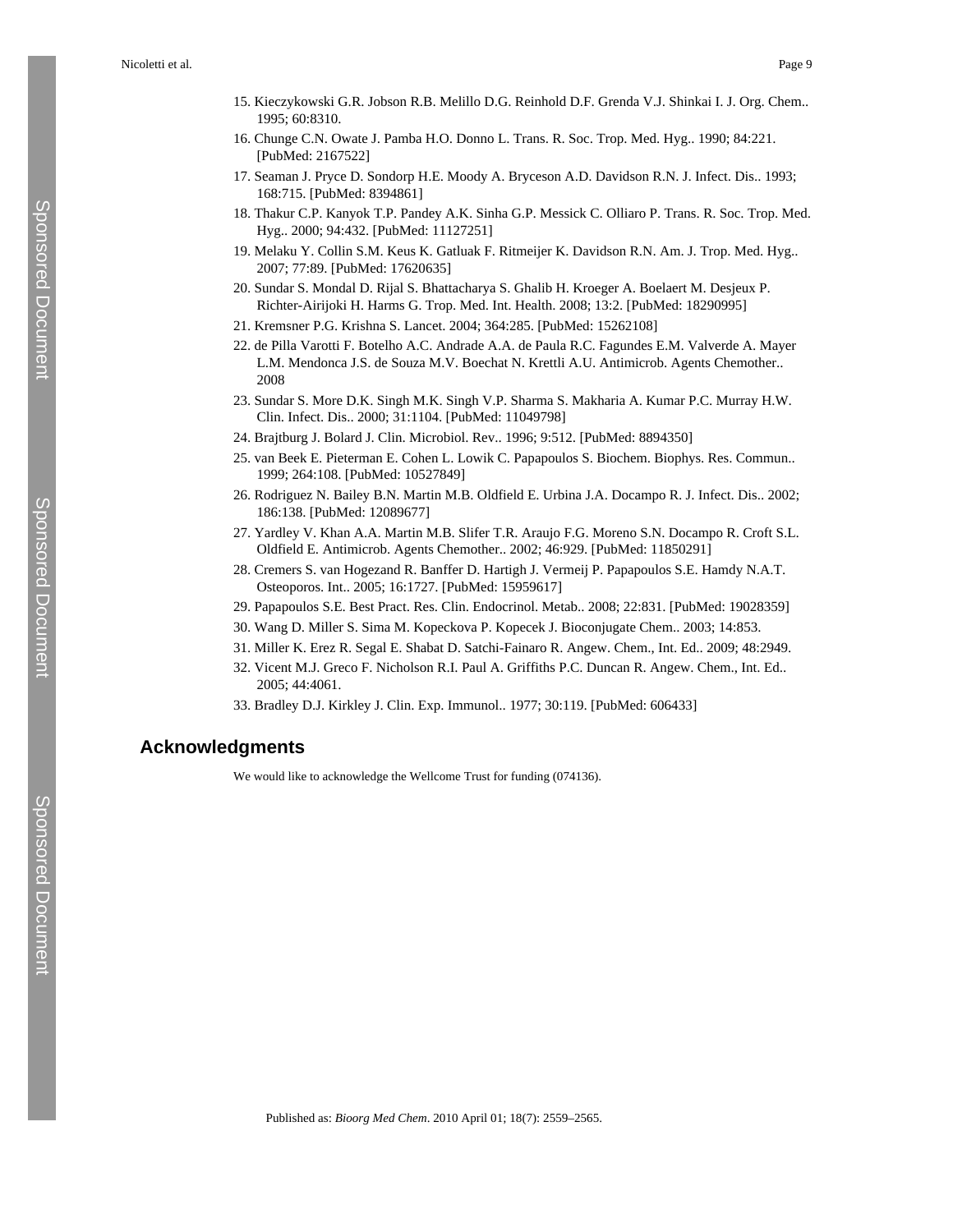Nicoletti et al. Page 10



#### **Figure 1.**

Schematic representation of the synthesis of poly(HPMA)–GFLG–AleA and poly(HPMA)– GFLG–AmB–AleA. The copolymer conjugates were prepared by amidation reaction between the amino group of AleA and/or AmB with the *p*-nitrophenol ester group of the tetrapeptide GFLG side chain of copolymer precursor **1**, and by a final quenching with 1 amino-2-propanol.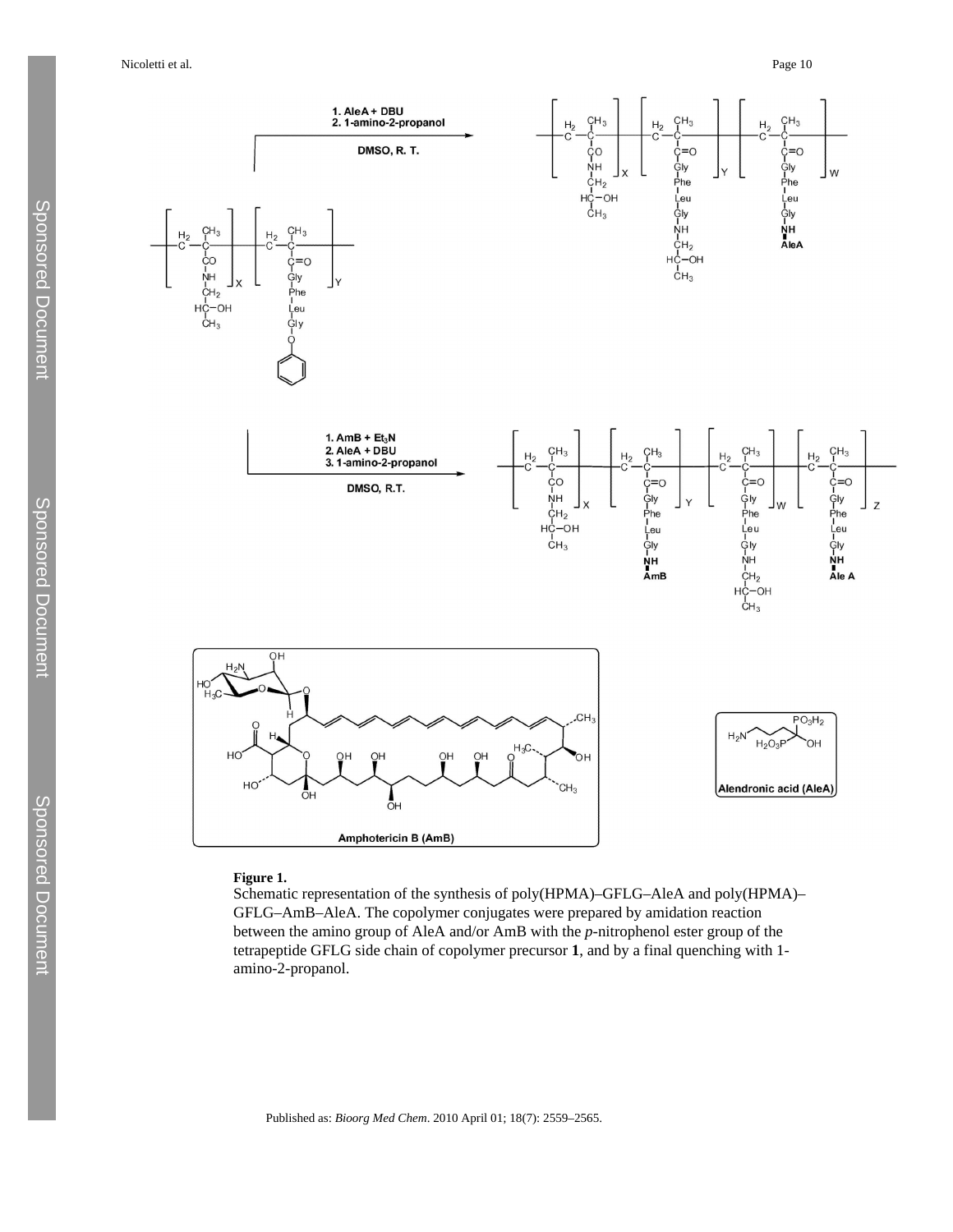Nicoletti et al. Page 11



#### **Figure 2.**

Exposure–response curves for poly(HPMA)–GFLG–AmB, poly(HPMA)–GFLG–AleA and poly(HPMA)–GLFG–AmB–AleA conjugates. (A) compares CIR1668 (9.6 wt % AmB) and CIR1791 (8.2 wt % AmB, 5.5 wt % AleA). (B) compares CIR1783 (16.9 wt % AmB), CIR1792 (13.4 wt % AmB, 3.9 wt % AleA) and CIR1793 (19.6 wt % AmB, 1.8 wt % AleA). CIR1790 contains 7.9 wt % AleA. AmB refers to the free drug tested (77% infected macrophages in control). Corresponding alendronic acid (AleA) equivalents at 1 μg/ml amphotericin B equivalent are as follows: 0.675 μg/ml for CIR1791, 0.290 μg/ml for CIR1792 and 0.092 μg/ml for CIR1793. CIR1790 was used at a starting concentration of 0.675 μg/ml, corresponding to the highest concentration in the combinatorial conjugates (92% infected macrophages in control). Data points give the arithmetic mean  $\pm$  SEM ( $n = 4$ ) for one representative experiment. Drug equivalent for combination polymers refers to amphotericin B.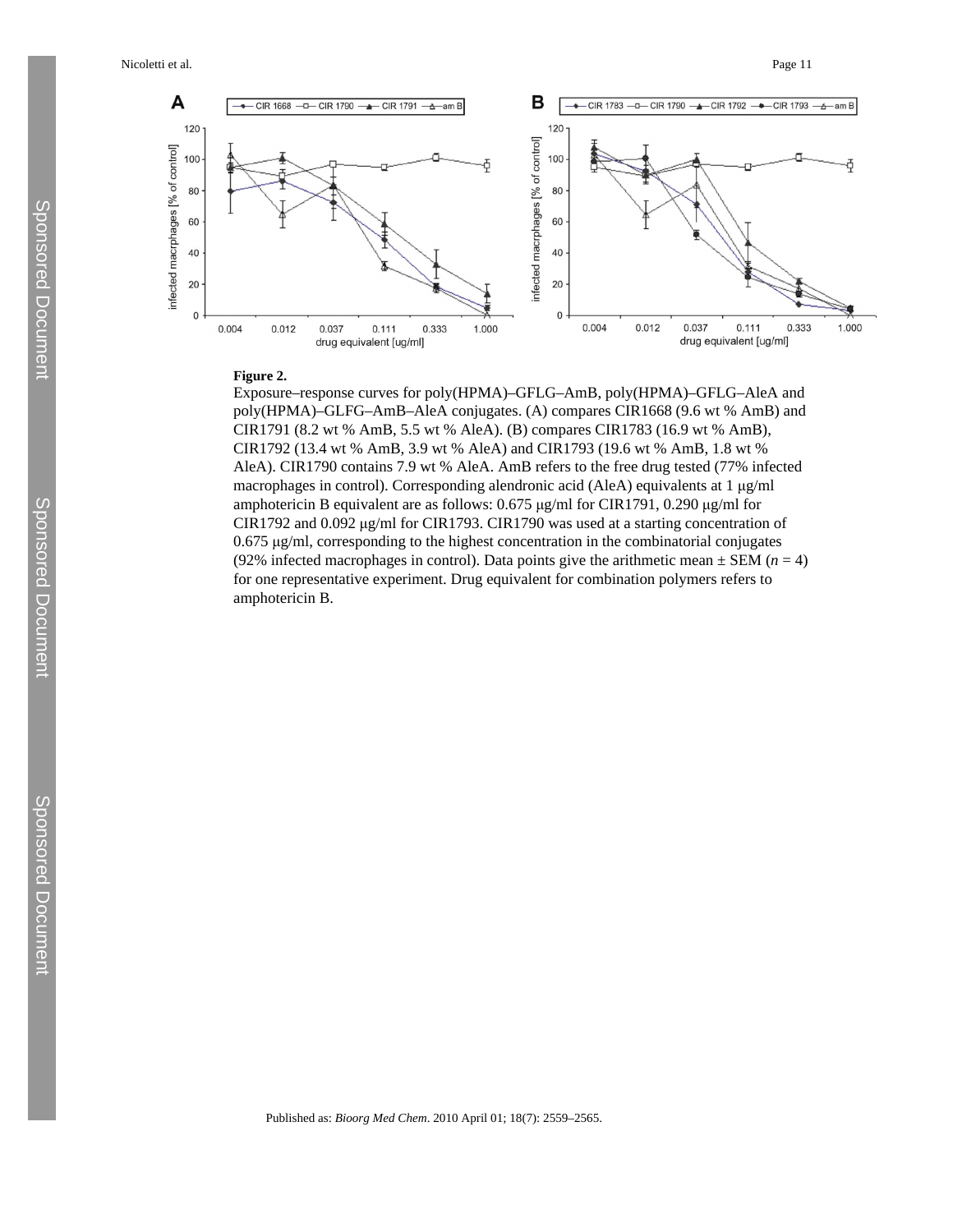#### **Table 1**

# Polymers prepared and evaluated

|        |         | Conjugate                | Total AleA $(\% w/w)$ |      | Total AmB $(\% w/w)$ Free AmB $(\%$ total drug) |
|--------|---------|--------------------------|-----------------------|------|-------------------------------------------------|
|        |         | Poly(HPMA)-GFLG-ONp      |                       |      |                                                 |
| 3      | CIR1790 | Poly(HPMA)-GFLG-AleA     | 7.9                   |      |                                                 |
| 4      | CIR1791 | Poly(HPMA)–GFLG–AmB–AleA | 5.5                   | 8.2  | < 1.0                                           |
| 5.     | CIR1792 | Poly(HPMA)–GFLG–AmB–AleA | 3.9                   | 13.4 | ${<}1.0$                                        |
| 6      | CIR1793 | Poly(HPMA)–GFLG–AmB–AleA | 1.8                   | 19.6 | < 1.0                                           |
| $\tau$ | CIR1668 | Poly(HPMA)-GFLG-AmB      |                       | 9.6  | < 0.1                                           |
| 8      | CIR1783 | Poly(HPMA)-GFLG-AmB      |                       | 16.9 | < 0.1                                           |
| 9      | CIR1465 | Poly(HPMA)-GFLG-COOH     |                       |      |                                                 |
| 10     | CIR1466 | Poly(HPMA)-GFLG-AP       |                       |      |                                                 |

CIR1465, CIR1466 and CIR1668 have been reported previously.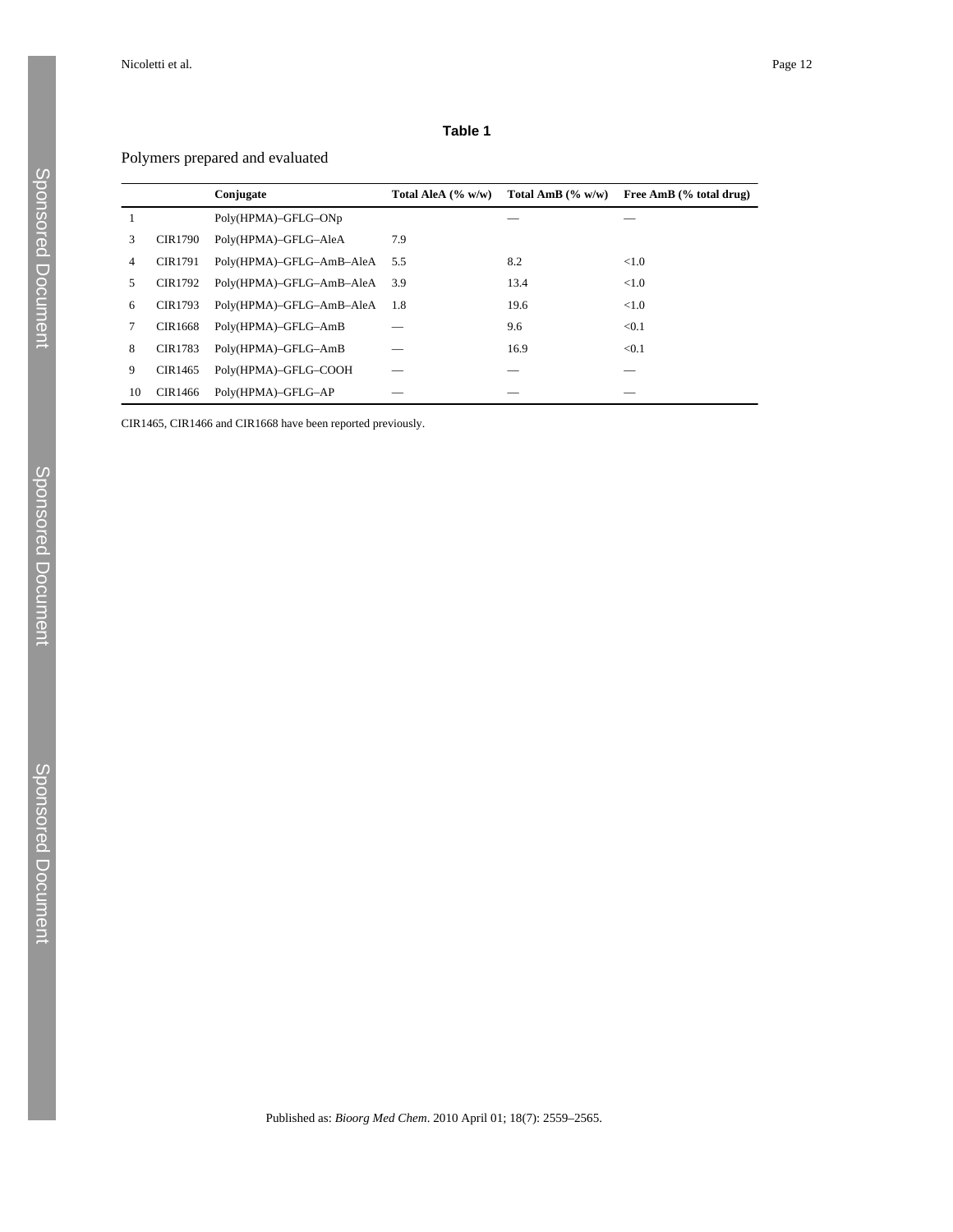#### **Table 2**

EC50 and EC90 values of single and combinatorial poly(HPMA)–GFLG-conjugates against *L. donovani* amastigotes in peritoneal exudate macrophages, for one representative experiment

| Conjugate              | AmB (wt $\%$ ) | Al. acid (wt $\%$ ) | $EC_{50}$ (µg/ml)   | $EC_{90} (\mu g/ml)$ |  |
|------------------------|----------------|---------------------|---------------------|----------------------|--|
| Amphotericin B         | >95            | N/A                 | $0.06(0.04 - 0.09)$ | $0.44(0.20-0.68)$    |  |
| Fungizone <sup>®</sup> | N/A            | N/A                 | $0.07(0.04 - 0.10)$ | $0.13(0.11 - 0.15)$  |  |
| CIR1668                | 9.63           | $\Omega$            | $0.09(0.08-0.10)$   | $0.68(0.30-1.06)$    |  |
| <b>CIR1790</b>         | $\Omega$       | 7.88                | n.o.                | n.o.                 |  |
| <b>CIR1791</b>         | 8.15           | 5.49                | $0.18(0.09 - 0.27)$ | $1.18(0.60-1.76)$    |  |
| CIR1792                | 13.43          | 3.92                | $0.13(0.09 - 0.17)$ | $0.36(0.20-0.52)$    |  |
| CIR1793                | 19.55          | 1.83                | $0.05(0.03-0.07)$   | $0.22(0.13 - 0.31)$  |  |
| CIR1783                | 16.93          | $\mathbf{0}$        | $0.06(0.04 - 0.08)$ | $0.21(0.14 - 0.28)$  |  |
| CIR1465                | $\Omega$       | $\Omega$            | n.o.                | n.o.                 |  |
| CIR1466                | $\Omega$       | $\Omega$            | n.o.                | n.o.                 |  |

The infection level in untreated controls was 77%. Values are given as amphotericin B equivalent in μg/ml with 95% confidence intervals in brackets (*n* = 4). Drug loading is given in weight% (wt %). N/A not applicable, n.o. not obtained as CIR1465, CIR1466 and CIR1790 were inactive within the concentration range tested. No toxicity to the macrophages was observed at the concentrations of copolymer used.